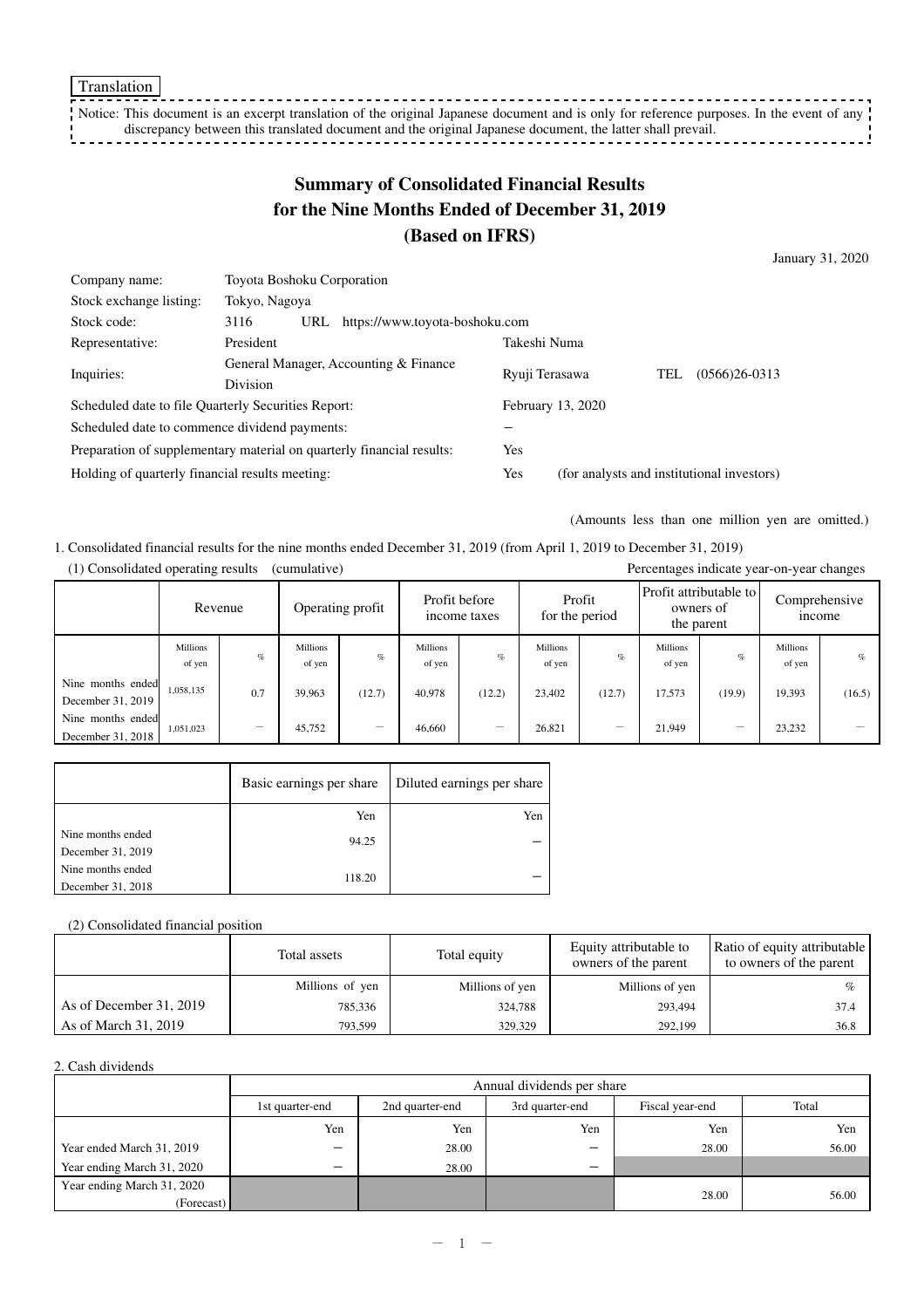3. Forecast of consolidated financial results for the year ending March 31, 2020 (from April 1, 2019 to March 31, 2020)

|           |             |       |                  |        |                               |        |                                                |       | Percentages indicate year-on-year changes |
|-----------|-------------|-------|------------------|--------|-------------------------------|--------|------------------------------------------------|-------|-------------------------------------------|
|           | Revenue     |       | Operating profit |        | Profit before<br>income taxes |        | Profit attributable to<br>owners of the parent |       | Basic earnings<br>per share               |
|           |             |       |                  |        |                               |        |                                                |       |                                           |
|           | Millions of | $\%$  | Millions of      | $\%$   | Millions of                   | $\%$   | Millions of                                    | $\%$  | Yen                                       |
|           | yen         |       | yen              |        | yen                           |        | yen                                            |       |                                           |
| Full year | .400,000    | (1.2) | 53,000           | (13.5) | 54,000                        | (12.2) | 25,000                                         | (9.0) | 134.02                                    |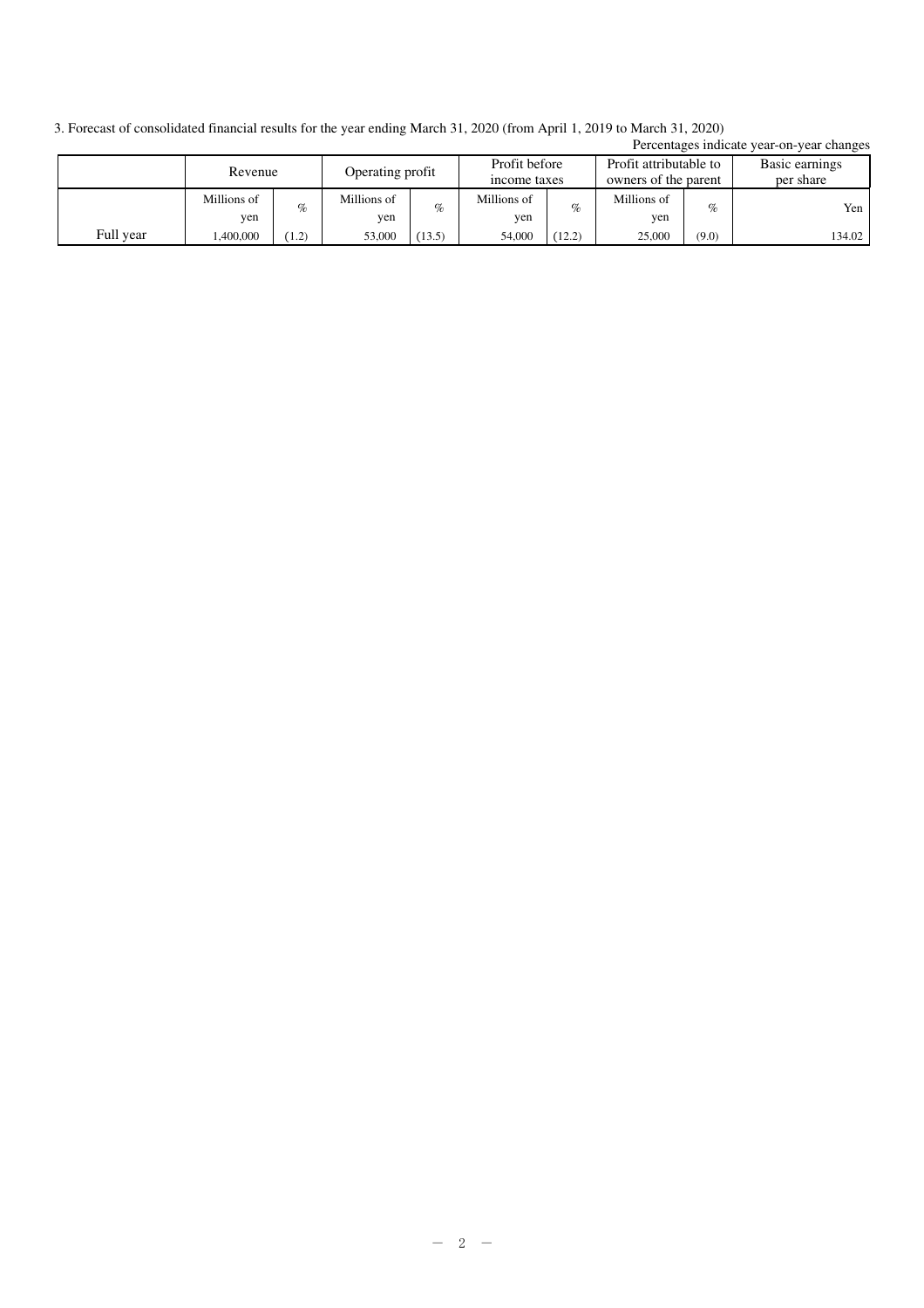4. Notes

| (1) Changes in significant subsidiaries during the nine months ended December 31, 2019 | Yes |
|----------------------------------------------------------------------------------------|-----|
| (changes in specified subsidiaries resulting in the change in scope of consolidation): |     |

| (2) Changes in accounting policies, changes in accounting estimates, and restatement of prior period financial statements |     |  |  |  |
|---------------------------------------------------------------------------------------------------------------------------|-----|--|--|--|
| Changes in accounting policies required by IFRS:                                                                          | Yes |  |  |  |
| Changes in accounting policies due to other reasons:                                                                      | No. |  |  |  |
| Changes in accounting estimates:                                                                                          | No. |  |  |  |

(3) Number of issued shares (common shares)

| Total number of issued shares at the end of the period (including treasury shares) |                                                                                               |                    |                                         |  |                    |  |
|------------------------------------------------------------------------------------|-----------------------------------------------------------------------------------------------|--------------------|-----------------------------------------|--|--------------------|--|
| As of December 31, 2019                                                            |                                                                                               |                    | 187,665,738 shares As of March 31, 2019 |  | 187,665,738 shares |  |
| Number of treasury shares at the end of the period                                 |                                                                                               |                    |                                         |  |                    |  |
| As of December 31, 2019                                                            |                                                                                               |                    | 845,736 shares As of March 31, 2019     |  | 1,958,513 shares   |  |
|                                                                                    | Average number of shares during the period (cumulative from the beginning of the fiscal year) |                    |                                         |  |                    |  |
| Nine months ended<br>December 31, 2019                                             |                                                                                               | 186,447,795 shares | Nine months ended<br>December 31, 2018  |  | 185,707,286 shares |  |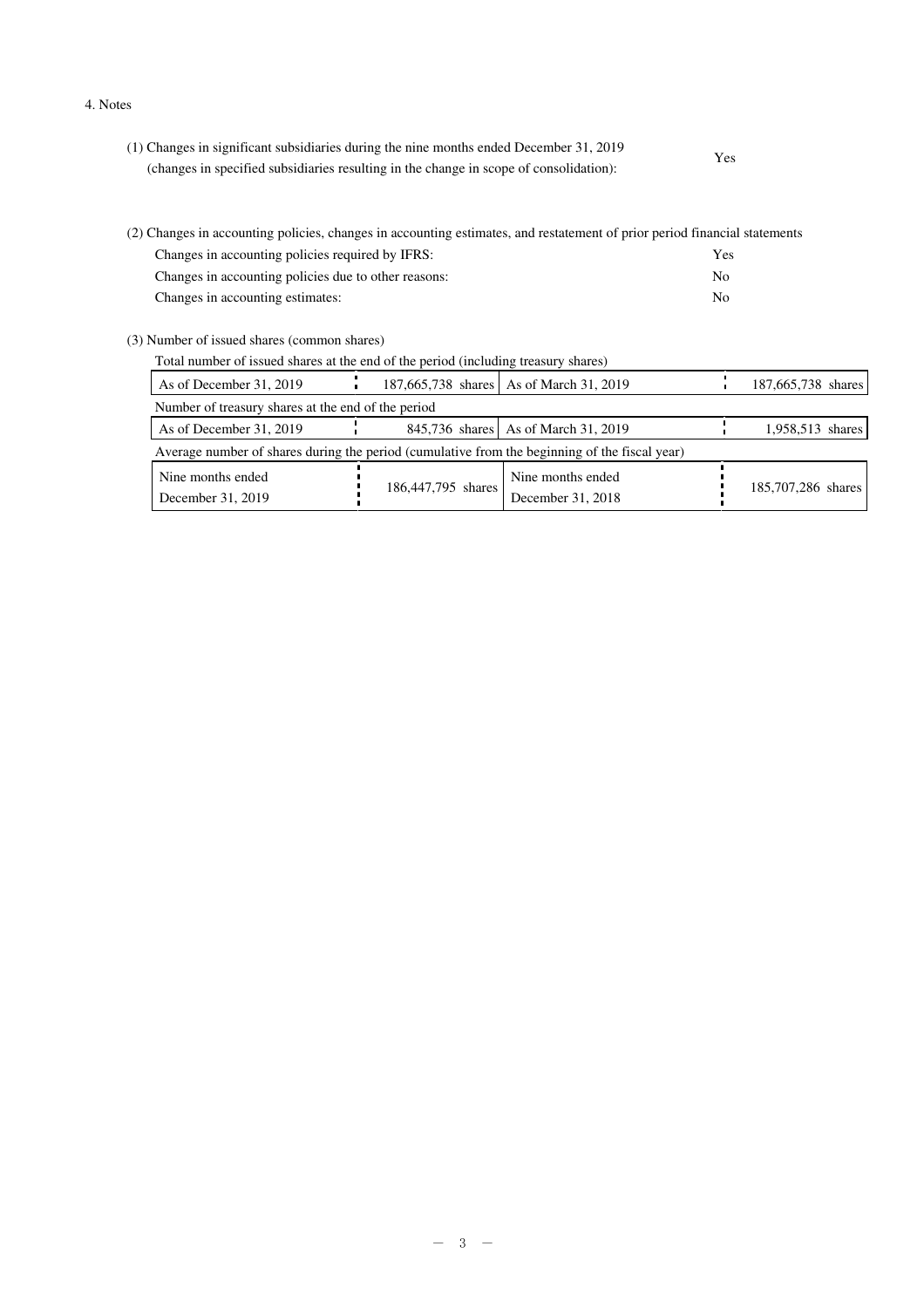## **Consolidated financial statements Consolidated Statement of Financial Position**

As of March 31, 2019 As of December 31, 2019 Assets Current assets Cash and cash equivalents 163,266 Trade and other receivables 241,562 211,640 Inventories 65,282 67,801 Other financial assets 16,843 15,805 Income taxes receivable 6,000 and  $\frac{4,637}{2}$  6,000 and  $\frac{4,637}{2}$  6,000 and  $\frac{4,637}{2}$  6,000 and  $\frac{4,637}{2}$  6,000 and  $\frac{4,637}{2}$  6,000 and  $\frac{4,637}{2}$  6,000 and  $\frac{4,637}{2}$  6,000 and  $\frac{4,637}{2}$  6,000 Other current assets 3,375 Total current assets 473,889 and the state and the state 493,621 473,889 Non-current assets Property, plant and equipment 233,978 248,288 Goodwill **4,876** 4,874 Intangible assets 10,106 10,409 Investments accounted for using equity method 11,891 13,664 Other financial assets 20,587 20,906 Deferred tax assets 14,144 11,662 Other non-current assets 1,639 1,639 Total non-current assets 299,978 311,446 Total assets 793,599 785,336

(Millions of yen)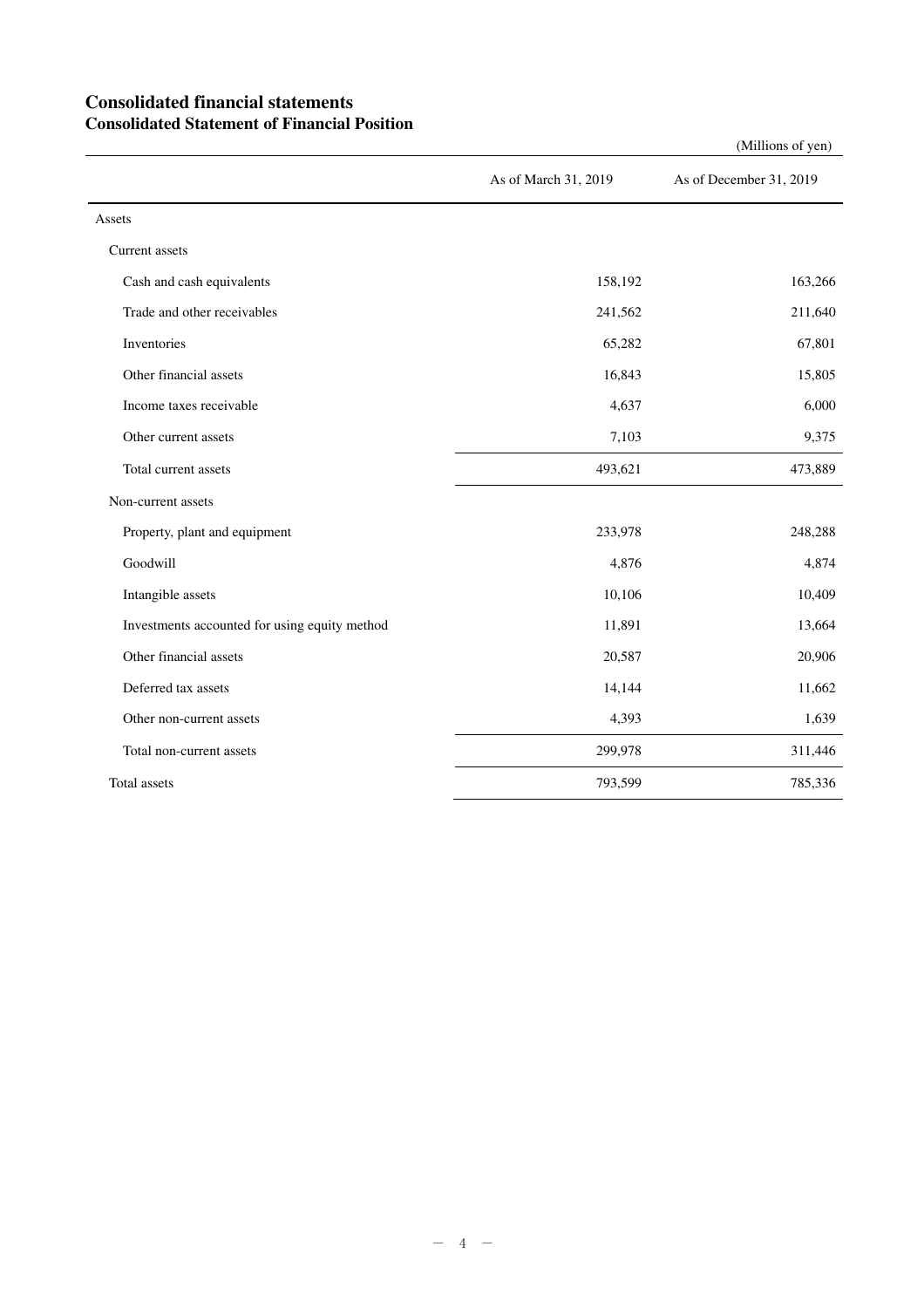|                                                   |                      | (Millions of yen)       |
|---------------------------------------------------|----------------------|-------------------------|
|                                                   | As of March 31, 2019 | As of December 31, 2019 |
| Liabilities and equity                            |                      |                         |
| Liabilities                                       |                      |                         |
| <b>Current liabilities</b>                        |                      |                         |
| Trade and other payables                          | 207,166              | 177,250                 |
| Bonds and borrowings                              | 22,923               | 33,778                  |
| Other financial liabilities                       | 2,316                | 5,702                   |
| Income taxes payable                              | 6,241                | 8,129                   |
| Provisions                                        | 2,793                | 2,898                   |
| Other current liabilities                         | 67,195               | 69,769                  |
| Total current liabilities                         | 308,637              | 297,528                 |
| Non-current liabilities                           |                      |                         |
| Bonds and borrowings                              | 91,838               | 90,816                  |
| Other financial liabilities                       | 1,254                | 7,649                   |
| Retirement benefit liability                      | 57,676               | 59,492                  |
| Provisions                                        | 255                  | 271                     |
| Deferred tax liabilities                          | 2,699                | 2,912                   |
| Other non-current liabilities                     | 1,909                | 1,874                   |
| Total non-current liabilities                     | 155,632              | 163,018                 |
| <b>Total liabilities</b>                          | 464,269              | 460,547                 |
| Equity                                            |                      |                         |
| Share capital                                     | 8,400                | 8,400                   |
| Capital surplus                                   | 7,570                | 3,044                   |
| Retained earnings                                 | 275,160              | 282,396                 |
| Treasury shares                                   | (3,875)              | (1,674)                 |
| Other components of equity                        | 4,943                | 1,327                   |
| Total equity attributable to owners of the parent | 292,199              | 293,494                 |
| Non-controlling interests                         | 37,130               | 31,294                  |
| Total equity                                      | 329,329              | 324,788                 |
| Total liabilities and equity                      | 793,599              | 785,336                 |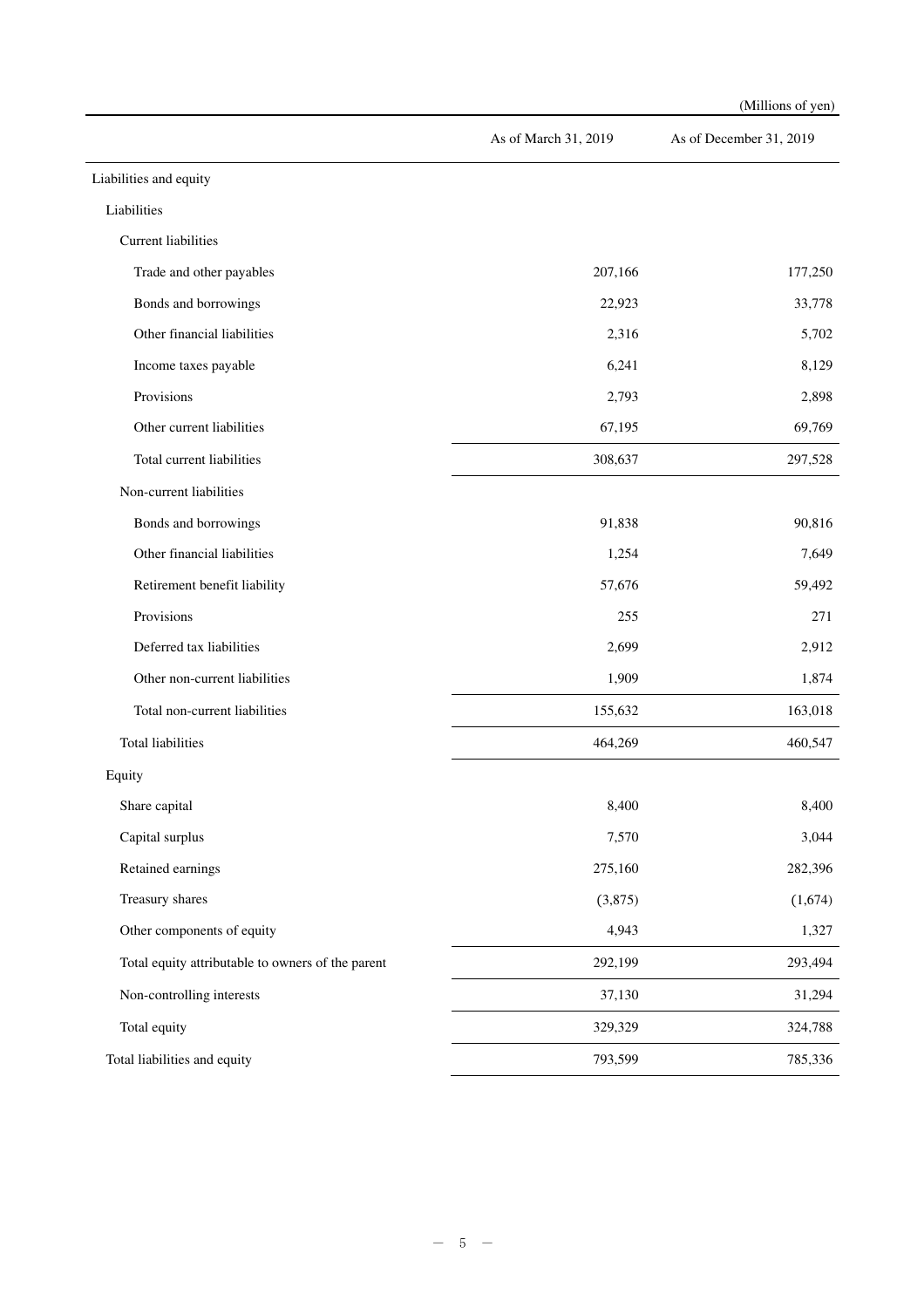## **Consolidated statement of income and consolidated statement of comprehensive income Consolidated Statement of Profit or Loss**

|                                                                     |                                        | (Millions of yen)                      |
|---------------------------------------------------------------------|----------------------------------------|----------------------------------------|
|                                                                     | Nine months ended<br>December 31, 2018 | Nine months ended<br>December 31, 2019 |
| Revenue                                                             | 1,051,023                              | 1,058,135                              |
| Cost of sales                                                       | 941,577                                | 953,304                                |
| Gross profit                                                        | 109,446                                | 104,830                                |
| Selling, general and administrative expenses                        | 63,207                                 | 62,744                                 |
| Other income                                                        | 3,279                                  | 3,834                                  |
| Other expenses                                                      | 3,765                                  | 5,957                                  |
| Operating profit                                                    | 45,752                                 | 39,963                                 |
| Finance income                                                      | 1,990                                  | 1,563                                  |
| Finance expenses                                                    | 1,974                                  | 1,623                                  |
| Share of profit of investments accounted for using equity<br>method | 891                                    | 1,075                                  |
| Profit before income taxes                                          | 46,660                                 | 40,978                                 |
| Income tax expense                                                  | 19,838                                 | 17,576                                 |
| Profit for the period                                               | 26,821                                 | 23,402                                 |
| Profit attributable to                                              |                                        |                                        |
| Owners of the parent                                                | 21,949                                 | 17,573                                 |
| Non-controlling interests                                           | 4,871                                  | 5,829                                  |
| Profit attributable to owners of the parent per share               |                                        |                                        |

| Basic earnings per share (Yen)   | 118.20 | 94.25 |
|----------------------------------|--------|-------|
| Diluted earnings per share (Yen) | _      |       |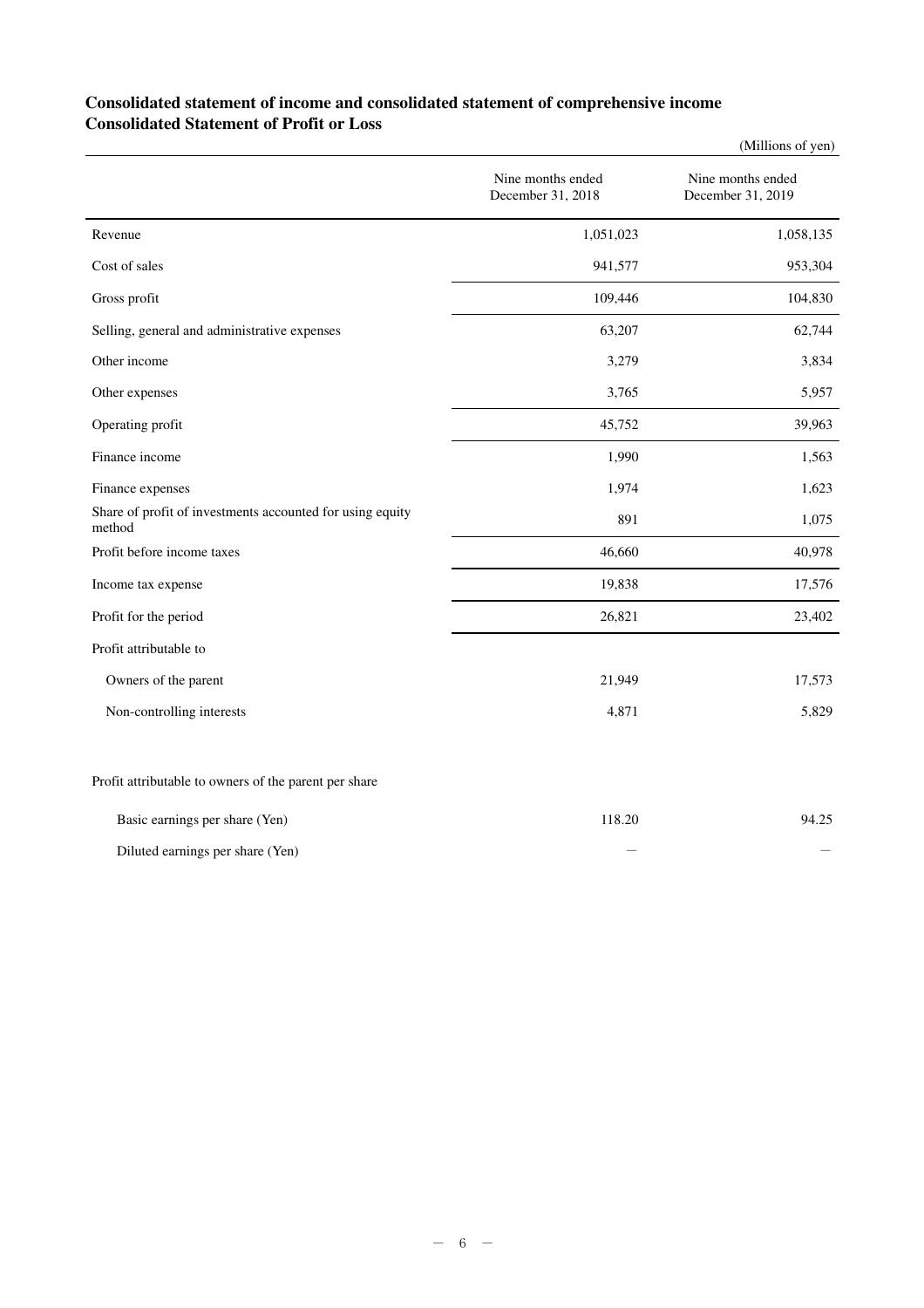# **Consolidated Statement of Comprehensive Income**

|                                                                                                             |                                        | (Millions of yen)                      |
|-------------------------------------------------------------------------------------------------------------|----------------------------------------|----------------------------------------|
|                                                                                                             | Nine months ended<br>December 31, 2018 | Nine months ended<br>December 31, 2019 |
| Profit for the period                                                                                       | 26,821                                 | 23,402                                 |
| Other comprehensive income                                                                                  |                                        |                                        |
| Items that will not be reclassified to profit or loss                                                       |                                        |                                        |
| Remeasurements of defined benefit plans                                                                     | 53                                     | (21)                                   |
| Net change in fair value of equity instruments measured<br>at fair value through other comprehensive income | (1,212)                                | 177                                    |
| Share of other comprehensive income of investments<br>accounted for using equity method                     |                                        | 118                                    |
| Items that may be reclassified to profit or loss                                                            |                                        |                                        |
| Exchange differences on translation of foreign operations                                                   | (2,266)                                | (4,070)                                |
| Net change in fair value of debt instruments measured at<br>fair value through other comprehensive income   | (1)                                    | (0)                                    |
| Share of other comprehensive income of investments<br>accounted for using equity method                     | (163)                                  | (211)                                  |
| Total other comprehensive income                                                                            | (3,589)                                | (4,008)                                |
| Comprehensive income                                                                                        | 23,232                                 | 19,393                                 |
| Comprehensive income attributable to                                                                        |                                        |                                        |
| Owners of the parent                                                                                        | 19,237                                 | 14,050                                 |
| Non-controlling interests                                                                                   | 3,995                                  | 5,342                                  |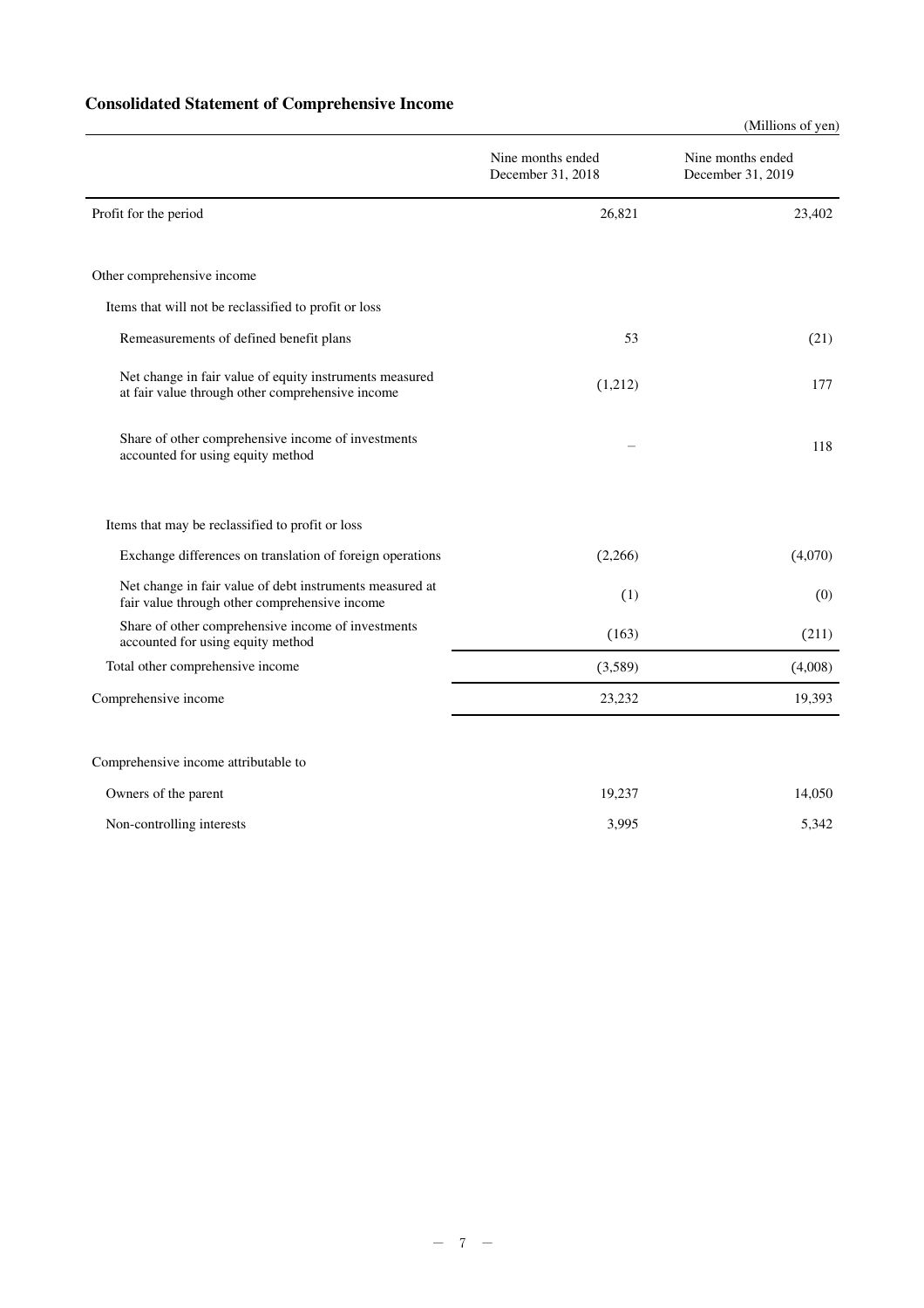#### **Consolidated Statement of Changes in Equity**

Nine months ended December 31, 2018

|                                                  |                                         |                 |                      |         | (Millions of yen)                                             |  |  |  |
|--------------------------------------------------|-----------------------------------------|-----------------|----------------------|---------|---------------------------------------------------------------|--|--|--|
|                                                  | Equity attributable to owners of parent |                 |                      |         |                                                               |  |  |  |
|                                                  |                                         |                 |                      |         | Other components<br>of equity                                 |  |  |  |
|                                                  | Share capital                           | Capital surplus | Retained<br>earnings |         | Treasury shares Remeasurements<br>of defined benefit<br>plans |  |  |  |
| Balance at April 1, 2018                         | 8,400                                   | 8,441           | 261,187              | (3,874) |                                                               |  |  |  |
| Profit for the period                            |                                         |                 | 21,949               |         |                                                               |  |  |  |
| Other comprehensive income                       |                                         |                 |                      |         | 32                                                            |  |  |  |
| Comprehensive income                             |                                         |                 | 21,949               |         | 32                                                            |  |  |  |
| Purchase of treasury shares                      |                                         |                 |                      | (0)     |                                                               |  |  |  |
| Disposal of treasury shares                      |                                         |                 |                      |         |                                                               |  |  |  |
| <b>Dividends</b>                                 |                                         |                 | (10, 585)            |         |                                                               |  |  |  |
| Changes in ownership interest<br>in subsidiaries |                                         | (927)           |                      |         |                                                               |  |  |  |
| Capital increase of<br>consolidated subsidiaries |                                         |                 |                      |         |                                                               |  |  |  |
| Transfer to retained earnings                    |                                         |                 | 32                   |         | (32)                                                          |  |  |  |
| Other                                            |                                         |                 |                      |         |                                                               |  |  |  |
| Total transactions with owners                   |                                         | (927)           | (10, 553)            | (0)     | (32)                                                          |  |  |  |
| Balance at December 31, 2018                     | 8,400                                   | 7,514           | 272,583              | (3,875) |                                                               |  |  |  |

|                                                  |                                                                                                              | Equity attributable to owners of parent                                                                                                         |                                                                       |           |                              |           |
|--------------------------------------------------|--------------------------------------------------------------------------------------------------------------|-------------------------------------------------------------------------------------------------------------------------------------------------|-----------------------------------------------------------------------|-----------|------------------------------|-----------|
|                                                  |                                                                                                              | Other components of equity                                                                                                                      |                                                                       |           |                              |           |
|                                                  | Net change in<br>fair value of<br>equity<br>instruments<br>value through<br>other<br>comprehensive<br>income | Net change in<br>fair value of<br>debt<br>instruments<br>measured at fair measured at fair<br>value through<br>other<br>comprehensive<br>income | Exchange<br>differences on<br>translation of<br>foreign<br>operations | Total     | Non-controlling<br>interests | Total     |
| Balance at April 1, 2018                         | 6,805                                                                                                        | (87)                                                                                                                                            | (1,165)                                                               | 279,707   | 46,314                       | 326,022   |
| Profit for the period                            |                                                                                                              |                                                                                                                                                 |                                                                       | 21,949    | 4,871                        | 26,821    |
| Other comprehensive income                       | (1,211)                                                                                                      | (1)                                                                                                                                             | (1, 531)                                                              | (2,712)   | (876)                        | (3,589)   |
| Comprehensive income                             | (1,211)                                                                                                      | (1)                                                                                                                                             | (1, 531)                                                              | 19,237    | 3,995                        | 23,232    |
| Purchase of treasury shares                      |                                                                                                              |                                                                                                                                                 |                                                                       | (0)       |                              | (0)       |
| Disposal of treasury shares                      |                                                                                                              |                                                                                                                                                 |                                                                       |           |                              |           |
| <b>Dividends</b>                                 |                                                                                                              |                                                                                                                                                 |                                                                       | (10, 585) | (8,058)                      | (18, 644) |
| Changes in ownership interest<br>in subsidiaries |                                                                                                              |                                                                                                                                                 |                                                                       | (927)     | (5,956)                      | (6,883)   |
| Capital increase of<br>consolidated subsidiaries |                                                                                                              |                                                                                                                                                 |                                                                       |           | 426                          | 426       |
| Transfer to retained earnings                    |                                                                                                              |                                                                                                                                                 |                                                                       |           |                              |           |
| Other                                            |                                                                                                              |                                                                                                                                                 |                                                                       |           |                              |           |
| Total transactions with owners                   |                                                                                                              |                                                                                                                                                 |                                                                       | (11,512)  | (13,589)                     | (25, 102) |
| Balance at December 31, 2018                     | 5,594                                                                                                        | (88)                                                                                                                                            | (2,696)                                                               | 287,431   | 36,720                       | 324,152   |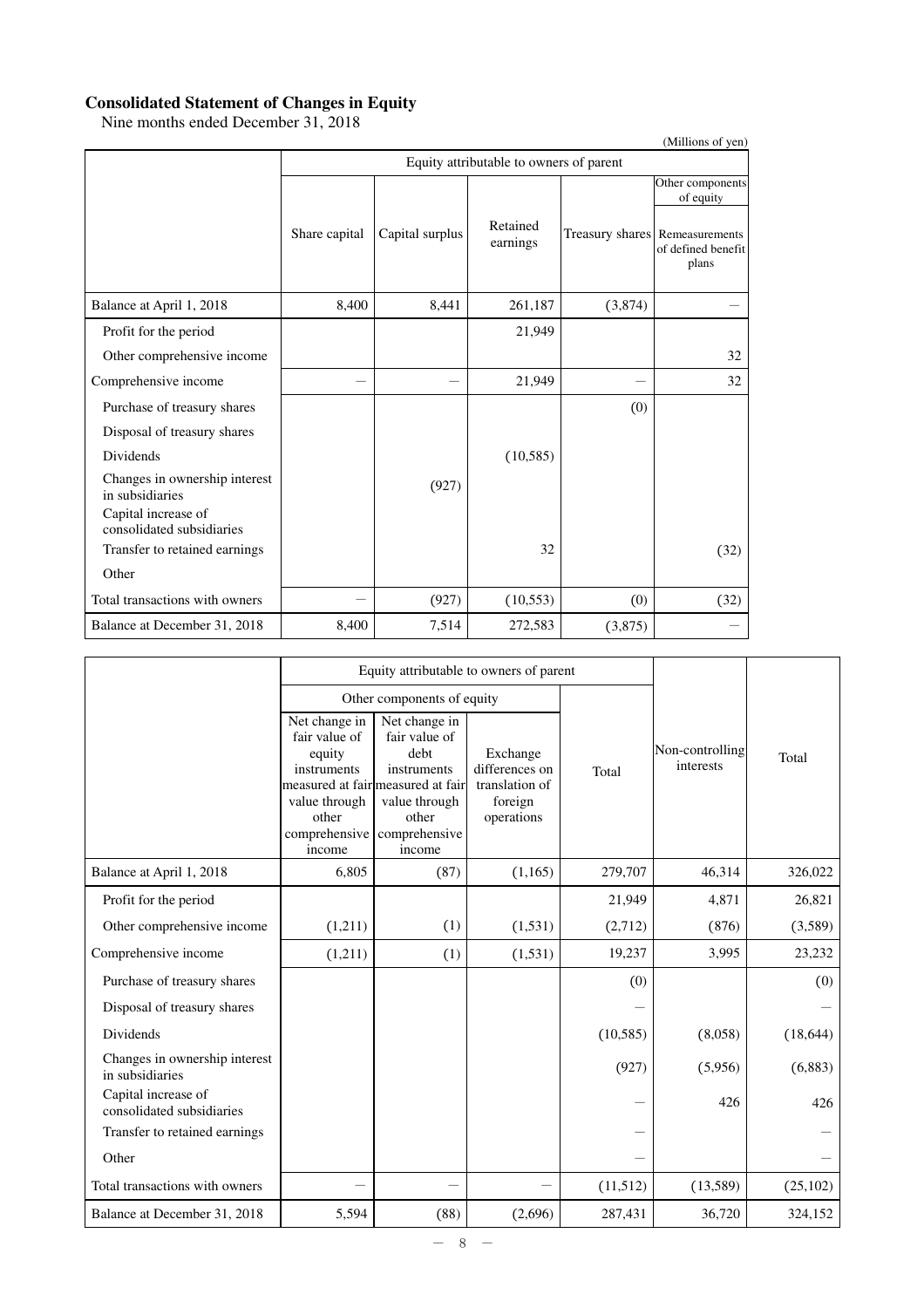### Nine months ended December 31, 2019

|                                                  |                                         |                 |                      |         | (Millions of yen)                                             |  |  |  |
|--------------------------------------------------|-----------------------------------------|-----------------|----------------------|---------|---------------------------------------------------------------|--|--|--|
|                                                  | Equity attributable to owners of parent |                 |                      |         |                                                               |  |  |  |
|                                                  |                                         |                 |                      |         | Other components<br>of equity                                 |  |  |  |
|                                                  | Share capital                           | Capital surplus | Retained<br>earnings |         | Treasury shares Remeasurements<br>of defined benefit<br>plans |  |  |  |
| Balance at April 1, 2019                         | 8,400                                   | 7,570           | 275,160              | (3,875) |                                                               |  |  |  |
| Profit for the period                            |                                         |                 | 17,573               |         |                                                               |  |  |  |
| Other comprehensive income                       |                                         |                 |                      |         | (3)                                                           |  |  |  |
| Comprehensive income                             |                                         |                 | 17,573               |         | (3)                                                           |  |  |  |
| Purchase of treasury shares                      |                                         |                 |                      | (0)     |                                                               |  |  |  |
| Disposal of treasury shares                      |                                         |                 |                      | 2,201   |                                                               |  |  |  |
| Dividends                                        |                                         |                 | (10, 430)            |         |                                                               |  |  |  |
| Changes in ownership interest<br>in subsidiaries |                                         | (4,525)         |                      |         |                                                               |  |  |  |
| Capital increase of<br>consolidated subsidiaries |                                         |                 |                      |         |                                                               |  |  |  |
| Transfer to retained earnings                    |                                         |                 | 93                   |         | 3                                                             |  |  |  |
| Other                                            |                                         |                 |                      |         |                                                               |  |  |  |
| Total transactions with owners                   |                                         | (4,525)         | (10, 336)            | 2,201   | 3                                                             |  |  |  |
| Balance at December 31, 2019                     | 8,400                                   | 3,044           | 282,396              | (1,674) |                                                               |  |  |  |

|                                                                         |                                                                                                              | Equity attributable to owners of parent                                                                                                         |                                                                       |           |                              |           |
|-------------------------------------------------------------------------|--------------------------------------------------------------------------------------------------------------|-------------------------------------------------------------------------------------------------------------------------------------------------|-----------------------------------------------------------------------|-----------|------------------------------|-----------|
|                                                                         |                                                                                                              | Other components of equity                                                                                                                      |                                                                       |           |                              |           |
|                                                                         | Net change in<br>fair value of<br>equity<br>instruments<br>value through<br>other<br>comprehensive<br>income | Net change in<br>fair value of<br>debt<br>instruments<br>measured at fair measured at fair<br>value through<br>other<br>comprehensive<br>income | Exchange<br>differences on<br>translation of<br>foreign<br>operations | Total     | Non-controlling<br>interests | Total     |
| Balance at April 1, 2019                                                | 6,036                                                                                                        | (98)                                                                                                                                            | (994)                                                                 | 292,199   | 37,130                       | 329,329   |
| Profit for the period                                                   |                                                                                                              |                                                                                                                                                 |                                                                       | 17,573    | 5,829                        | 23,402    |
| Other comprehensive income                                              | 294                                                                                                          | (0)                                                                                                                                             | (3,812)                                                               | (3,522)   | (486)                        | (4,008)   |
| Comprehensive income                                                    | 294                                                                                                          | (0)                                                                                                                                             | (3,812)                                                               | 14,050    | 5,342                        | 19,393    |
| Purchase of treasury shares                                             |                                                                                                              |                                                                                                                                                 |                                                                       | (0)       |                              | (0)       |
| Disposal of treasury shares                                             |                                                                                                              |                                                                                                                                                 |                                                                       | 2,201     |                              | 2,201     |
| Dividends                                                               |                                                                                                              |                                                                                                                                                 |                                                                       | (10, 430) | (4, 493)                     | (14, 923) |
| Changes in ownership interest<br>in subsidiaries<br>Capital increase of |                                                                                                              |                                                                                                                                                 |                                                                       | (4,525)   | (6,686)                      | (11,212)  |
| consolidated subsidiaries                                               | (97)                                                                                                         |                                                                                                                                                 |                                                                       |           |                              |           |
| Transfer to retained earnings<br>Other                                  |                                                                                                              |                                                                                                                                                 |                                                                       |           |                              |           |
| Total transactions with owners                                          | (97)                                                                                                         |                                                                                                                                                 |                                                                       | (12,755)  | (11, 179)                    | (23,934)  |
| Balance at December 31, 2019                                            | 6,233                                                                                                        | (98)                                                                                                                                            | (4,807)                                                               | 293,494   | 31,294                       | 324,788   |